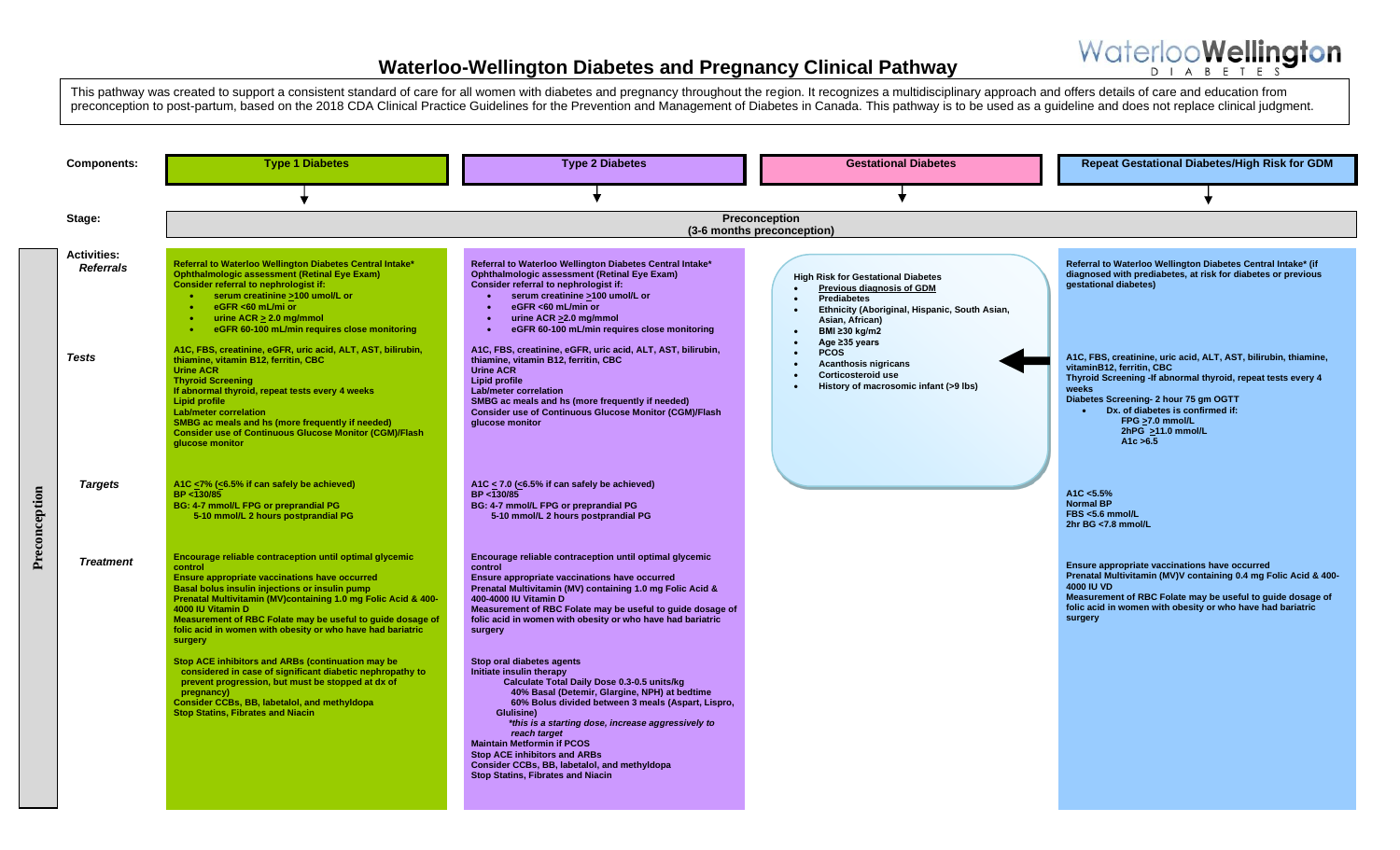

| Preconception | Teach                                        | Identify hypoglycemia unawareness and Rx for<br>Glucagon/Bagsimi<br>Encourage optimal control 3 months prior to conception<br>Reinforce healthy lifestyle including nutrition and exercise<br><b>Review self-care practices</b><br>Assess carb/insulin ratio knowledge and ability<br><b>Discuss:</b><br>Self-monitoring of BG QID (ac meals and hs)<br>$\bullet$<br>Importance of maintaining glycemic targets<br>$\bullet$<br>Importance of regular visits<br>Avoiding DKA (low level ketosis is normal in<br>pregnancy)<br>Assess the need for social/financial support during<br>pregnancy | Encourage optimal control 3 months prior to conception<br>Encourage healthy weight reduction if BMI >29<br>Reinforce healthy lifestyle including nutrition and importance<br>of exercise in reducing insulin resistance<br><b>Discuss:</b><br>Importance of maintaining glycemic targets<br>$\bullet$<br>Importance of regular visits<br>Review current therapy and reason for switching to insulin<br>therapy for the duration of their pregnancy<br><b>Teach insulin administration</b><br>Assess the need for social/financial support during<br>pregnancy |  | Reinforce healthy lifestyle including nutrition and importance of<br>exercise in reducing insulin resistance<br>Encourage healthy weight reduction if BMI >29<br><b>Risks for Type 2 diabetes</b>                                                                                                                                                                                                                                                     |  |
|---------------|----------------------------------------------|------------------------------------------------------------------------------------------------------------------------------------------------------------------------------------------------------------------------------------------------------------------------------------------------------------------------------------------------------------------------------------------------------------------------------------------------------------------------------------------------------------------------------------------------------------------------------------------------|---------------------------------------------------------------------------------------------------------------------------------------------------------------------------------------------------------------------------------------------------------------------------------------------------------------------------------------------------------------------------------------------------------------------------------------------------------------------------------------------------------------------------------------------------------------|--|-------------------------------------------------------------------------------------------------------------------------------------------------------------------------------------------------------------------------------------------------------------------------------------------------------------------------------------------------------------------------------------------------------------------------------------------------------|--|
|               | Frequency of<br><b>Visits to DEP</b><br>team | <b>Monthly</b>                                                                                                                                                                                                                                                                                                                                                                                                                                                                                                                                                                                 | <b>Monthly</b>                                                                                                                                                                                                                                                                                                                                                                                                                                                                                                                                                |  | As needed                                                                                                                                                                                                                                                                                                                                                                                                                                             |  |
|               | <b>Supporting</b><br><b>Documents</b>        | "A Record of my Journey with Pregnancy and Diabetes"                                                                                                                                                                                                                                                                                                                                                                                                                                                                                                                                           | "A Record of my Journey with Pregnancy and Diabetes"                                                                                                                                                                                                                                                                                                                                                                                                                                                                                                          |  | "A Record of my Journey with Pregnancy and Diabetes"                                                                                                                                                                                                                                                                                                                                                                                                  |  |
|               | Stage:                                       | 1 <sup>st</sup> Trimester<br>(1-12 weeks)                                                                                                                                                                                                                                                                                                                                                                                                                                                                                                                                                      |                                                                                                                                                                                                                                                                                                                                                                                                                                                                                                                                                               |  |                                                                                                                                                                                                                                                                                                                                                                                                                                                       |  |
|               | <b>Activities:</b><br><b>Referrals</b>       | If not already done:<br>Referral to Waterloo Wellington Diabetes Central Intake*<br><b>Ophthalmologic assessment (Retinal Eye Exam)</b><br><b>Obstetrician</b><br>Consider referral to nephrologist if:<br>• serum creatinine >100 umol/L or<br>urine ACR > 2.0 mg/mmol<br>$\bullet$<br>Pre-conception eGFR <60 mL/min                                                                                                                                                                                                                                                                         | If not already done:<br>Referral to Waterloo Wellington Diabetes Central Intake*<br><b>Ophthalmologic assessment (Retinal Eye Exam)</b><br>Obstetrician<br>Consider referral to nephrologist if:<br>serum creatinine >100 umol/L<br>$\bullet$<br>urine ACR > 2.0 mg/mmol<br>$\bullet$<br>Pre-conception eGFR <60 mL/min<br>$\bullet$                                                                                                                                                                                                                          |  | Referral to Waterloo Wellington Diabetes Central Intake* at 10 to<br>12 weeks' gestation for women with previous gestational<br>diabetes                                                                                                                                                                                                                                                                                                              |  |
| 1st Trimester | <b>Tests</b>                                 | Confirm viability of pregnancy and gestational age<br>A1C (more often if there is concern), FBS, creatinine, uric<br>acid, ALT, AST, bilirubin, triglycerides, thiamine, vitamin B12,<br>ferritin, CBC<br><b>Urine ACR</b><br>Thyroid Screening - If abnormal, repeat tests every 4 weeks<br><b>Repeat retinal eye exam</b><br>Self-monitoring of blood glucose: 4-7x/day, ac and 1 hr pc<br>meals, hs and occasionally during night<br><b>CGM should be offered</b>                                                                                                                           | Confirm viability of pregnancy and gestational age<br>A1C(more often if there is concern). FBS. creatinine, uric<br>acid, ALT, AST, bilirubin, triglycerides, thiamine, vitamin B12,<br>ferritin, CBC<br><b>Urine ACR</b><br>Thyroid Screening - If abnormal, repeat tests every 4 weeks<br>Repeat retinal eye exam<br>Self-monitoring of blood glucose 4-7x/day, ac and 1 hr pc<br>meals, hs and occasionally during night (if on insulin)<br><b>CGM should be offered</b>                                                                                   |  | 2-hour 75g OGTT if high risk and not previously done<br>Dx. of GDM with one elevated value<br>$\bullet$<br>FPG >5.1 mmol/L<br>1hPG $\geq$ 10.0 mmol/L<br>2hPG $\geq 8.5$ mmol/L<br>A1C, FBS, creatinine, uric acid, ALT, AST, bilirubin, triglycerides,<br>thiamine, vitamin B12, ferritin, CBC<br>Thyroid Screening- If abnormal, repeat tests every 4 weeks<br>Start self-monitoring of blood glucose fasting and 1 hr pc meals 2<br>to 3 days/week |  |
|               | <b>Targets</b>                               | A1C <6.5% (ideally <6.1% if can safely be achieved)<br>Time in Range (TIR) >70%, Time Below Range (TBR) <4%,<br>Time Above Range (TAR) <25%<br>BP <130/85<br>FBS and Preprandial BG: <5.3 mmol/L<br>1 hr postprandial BG: <7.8 mmol/L<br>2 hr postprandial BG: <6.7 mmol/L<br>(Be prepared to raise these targets if needed because of the<br>increased risk of severe hypoglycemia)<br>Manage gestational weight gain as per Institute of Medicine<br>(IOM) guidelines                                                                                                                        | A1C <6.5% (ideally <6.1% if can safely be achieved)<br>BP <130/85<br>FBS and Preprandial BG: <5.3 mmol/L<br>1 hr postprandial BG: <7.8 mmol/L<br>2 hr postprandial BG: <6.7 mmol/L<br>Manage gestational weight gain as per Institute of Medicine<br>(IOM) guidelines                                                                                                                                                                                                                                                                                         |  | A1C < 5.5%<br><b>Normal BP</b><br>FBS and Preprandial BG: <5.3 mmol/L<br>1 hr postprandial BG: <7.8 mmol/L<br>2 hr postprandial BG: <6.7 mmol/L<br>Manage gestational weight gain as per Institute of Medicine (IOM)<br><b>auidelines</b>                                                                                                                                                                                                             |  |
|               | <b>Treatment</b>                             | Prenatal MV containing: 1mg Folic acid & 400-4000 IU VD                                                                                                                                                                                                                                                                                                                                                                                                                                                                                                                                        | Prenatal MV containing 1 mg Folic & 400-4000 IU VD<br><b>Basal Bolus Insulin injections or Insulin Pump</b>                                                                                                                                                                                                                                                                                                                                                                                                                                                   |  | Prenatal MV containing 0.4mg folic acid & 400-4000 IU VD                                                                                                                                                                                                                                                                                                                                                                                              |  |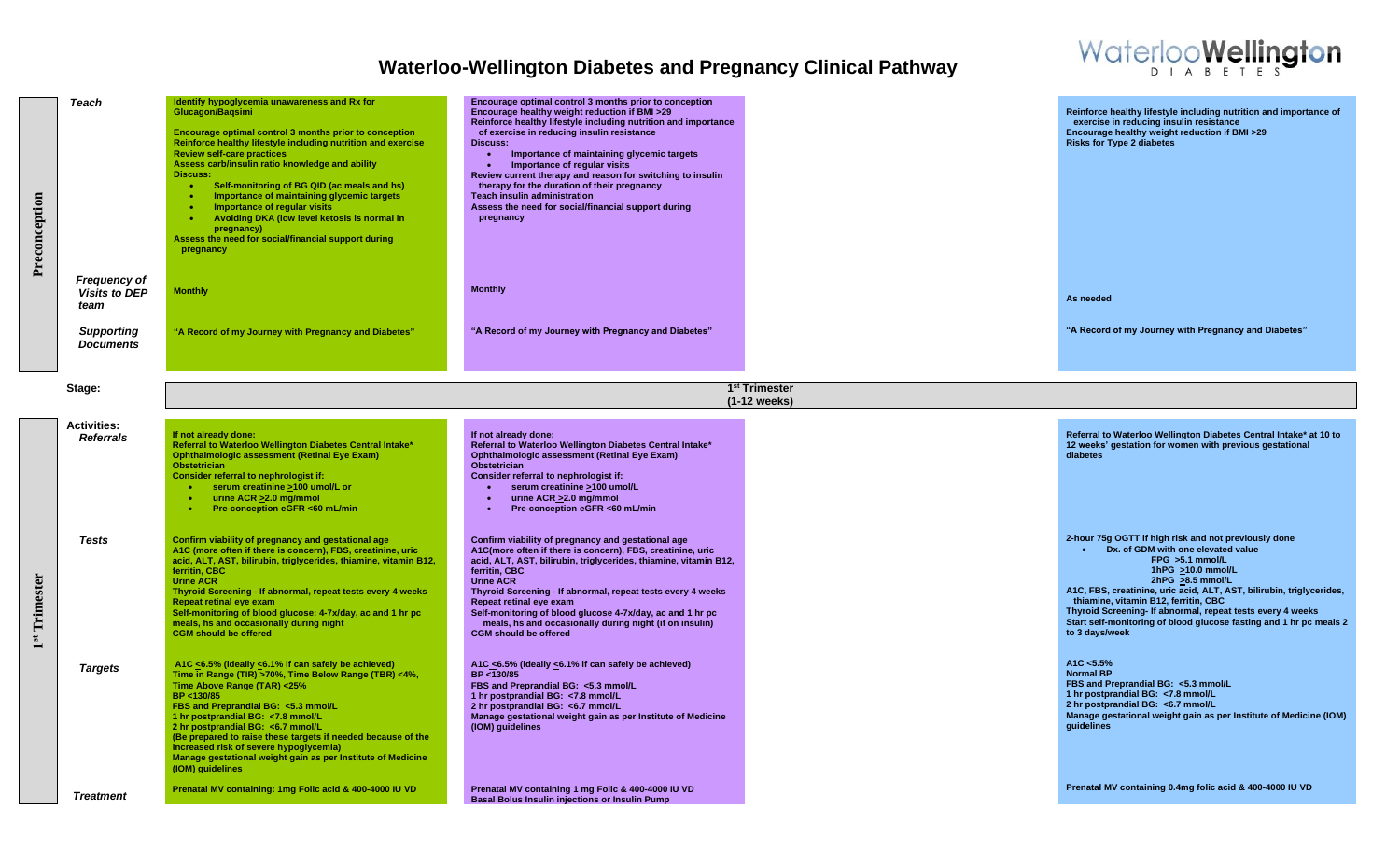

| Trimester<br>$\mathbf{a}$    | <b>Teach</b>                           | Basal Bolus Insulin injections or Insulin Pump (Aspart, lispro,<br>glulisine, detemir/glargine)<br>Explain changing insulin requirements during pregnancy and<br>high risk of hypoglycemia during 1 <sup>st</sup> trimester<br>Identify possible hypoglycemia unawareness<br>Teach partner glucagon/Bagsimi<br><b>Ketone testing</b><br>Assess the need for social/financial support during<br>pregnancy | Initiate insulin therapy if not previously done:<br>Calculate Total Daily Dose 0.3-0.5 units/kg<br>40% Basal (Detemir, Glargine, NPH)<br>60% Bolus divided between 3 meals (Aspart, Lispro,<br>alulisine)<br>*this is a starting dose, increase aggressively to reach<br>target<br>Explain increasing insulin resistance during pregnancy<br>requiring frequent adiustments<br>Reinforce healthy lifestyle including nutrition and exercise<br>Importance of maintaining glycemic targets<br>Importance of regular visits<br>Review current therapy and initiate insulin therapy if not<br>already done<br>Assess the need for social/financial support during<br>pregnancy |                                                                                                                                                                                                                                                                                                                                                                                                                                                                                                                          | Explain risk of developing GDM if previously diagnosed<br>Review increasing insulin resistance during pregnancy and<br>importance of occasional monitoring early in pregnancy<br>Reinforce healthy lifestyle including nutrition and exercise<br>Assess the need for social/financial support during pregnancy                                                                                                                                                                                        |
|------------------------------|----------------------------------------|----------------------------------------------------------------------------------------------------------------------------------------------------------------------------------------------------------------------------------------------------------------------------------------------------------------------------------------------------------------------------------------------------------|-----------------------------------------------------------------------------------------------------------------------------------------------------------------------------------------------------------------------------------------------------------------------------------------------------------------------------------------------------------------------------------------------------------------------------------------------------------------------------------------------------------------------------------------------------------------------------------------------------------------------------------------------------------------------------|--------------------------------------------------------------------------------------------------------------------------------------------------------------------------------------------------------------------------------------------------------------------------------------------------------------------------------------------------------------------------------------------------------------------------------------------------------------------------------------------------------------------------|-------------------------------------------------------------------------------------------------------------------------------------------------------------------------------------------------------------------------------------------------------------------------------------------------------------------------------------------------------------------------------------------------------------------------------------------------------------------------------------------------------|
|                              | <b>Frequency of</b><br><b>Visits</b>   | <b>Monthly</b>                                                                                                                                                                                                                                                                                                                                                                                           | <b>Monthly</b>                                                                                                                                                                                                                                                                                                                                                                                                                                                                                                                                                                                                                                                              |                                                                                                                                                                                                                                                                                                                                                                                                                                                                                                                          | As required                                                                                                                                                                                                                                                                                                                                                                                                                                                                                           |
|                              | <b>Supporting</b><br><b>Documents</b>  | "A Record of My Journey with Pregnancy and Diabetes"                                                                                                                                                                                                                                                                                                                                                     | "A Record of My Journey with Pregnancy and Diabetes"                                                                                                                                                                                                                                                                                                                                                                                                                                                                                                                                                                                                                        |                                                                                                                                                                                                                                                                                                                                                                                                                                                                                                                          | "A Record of My Journey with Pregnancy and Diabetes"                                                                                                                                                                                                                                                                                                                                                                                                                                                  |
|                              | <b>Stage</b>                           |                                                                                                                                                                                                                                                                                                                                                                                                          |                                                                                                                                                                                                                                                                                                                                                                                                                                                                                                                                                                                                                                                                             | 2 <sup>nd</sup> Trimester<br>(13-27 weeks)                                                                                                                                                                                                                                                                                                                                                                                                                                                                               |                                                                                                                                                                                                                                                                                                                                                                                                                                                                                                       |
|                              | <b>Activities:</b><br><b>Referrals</b> | Consider referral to nephrologist if:<br>• serum creatinine > 100 umol/L or<br>urine ACR > 2.0 mg/mmol<br>$\bullet$ .                                                                                                                                                                                                                                                                                    | Obstetrician if not already done<br>Consider referral to nephrologist if:<br>serum creatinine > 100 umol/L or<br>urine ACR > 2.0 mg/mmol<br>$\bullet$                                                                                                                                                                                                                                                                                                                                                                                                                                                                                                                       | If diagnosed with GDM: Referral to Waterloo Wellington<br>Diabetes Central Intake*                                                                                                                                                                                                                                                                                                                                                                                                                                       | If not already done, referral to Waterloo Wellington Diabetes<br><b>Central Intake*</b>                                                                                                                                                                                                                                                                                                                                                                                                               |
| Trimester<br>2 <sup>nd</sup> | Tests                                  | Repeat retinal eye exam if required<br>A1C. creatinine<br><b>Urine ACR</b><br>Thyroid Screening - If abnormal, repeat tests every 4 weeks<br>Self-monitoring of blood glucose ac and 1 hr pc meals, hs<br>and occasionally during night<br>Continuous glucose monitoring should be offered                                                                                                               | Repeat retinal eye exam if required<br>A <sub>1</sub> C, creatinine<br><b>Urine ACR</b><br>Thyroid Screening - If abnormal, repeat tests every 4 weeks<br>Self-monitoring of blood glucose ac and 1 hr pc meals and hs<br>and occasionally during night (if on insulin)<br>Continuous glucose monitoring should be offered                                                                                                                                                                                                                                                                                                                                                  | 75 gm OGTT test at 24-28 week<br>Dx. of GDM with one elevated value<br>FPG >5.1 mmol/L<br>1hPG >10.0 mmol/L<br>2hPG >8.5 mmol/L<br>Self-monitoring of blood glucose fasting and 1 hr pc meals<br>If on insulin, self-monitoring of blood glucose ac and 1 hr pc<br>meals<br>Thyroid Screening - If abnormal, repeat tests every 4 weeks                                                                                                                                                                                  | If 1 <sup>st</sup> trimester OGTT is normal, repeat 75 gm OGTT @ 24-28<br>weeks<br>Dx. of GDM with one elevated value<br>FPG >5.1 mmol/L<br>1hPG >10.0 mmol/L<br>2hPG >8.5 mmol/L<br>Self-monitoring of blood glucose fasting and 1 hr pc meals<br>If on insulin, self-monitoring of blood glucose ac and 1 hr pc<br>meals<br>Thyroid Screening - If abnormal, repeat tests every 4 weeks                                                                                                             |
|                              | <b>Targets</b>                         | A1C <6.5% (ideally <6.1% if can safely be achieved)<br>TIR >70%, TBR <4%, TAR <25%<br>BP <130/85<br>FBS and Preprandial BG: <5.3 mmol/L<br>1 hr postprandial BG: < 7.8 mmol/L<br>2 hr postprandial BG: <6.7 mmol/L<br>(Be prepared to raise these targets if needed because of the<br>increased risk of severe hypoglycemia)<br>Manage gestational weight gain as per IOM guidelines                     | A1C <6.5% (ideally <6.1% if can safely be achieved)<br>BP <130/85<br>FBS and Preprandial BG: <5.3 mmol/L<br>1 hr postprandial BG: <7.8 mmol/L<br>2 hr postprandial BG: <6.7 mmol/L<br>Manage gestational weight gain as per IOM guidelines                                                                                                                                                                                                                                                                                                                                                                                                                                  | BP <130/80<br>FBS and Preprandial BG: <5.3 mmol/L<br>1 hr postprandial BG: <7.8 mmol/L<br>2 hr postprandial BG: <6.7 mmol/L<br>Manage gestational weight gain as per IOM guidelines                                                                                                                                                                                                                                                                                                                                      | BP <130/80<br>FBS and Preprandial BG: <5.3 mmol/L<br>1 hr postprandial BG: < 7.8 mmol/L<br>2 hr postprandial BG: <6.7 mmol/L<br>Manage gestational weight gain as per IOM guidelines                                                                                                                                                                                                                                                                                                                  |
|                              | <b>Treatment</b>                       | Prenatal MV with 0.4 to 1.0 mg Folic Acid & 400-4000 IU VD<br><b>Basal Bolus Insulin injections or Insulin Pump</b><br>Aspirin 81 mg for the prevention of preeclampsia                                                                                                                                                                                                                                  | Prenatal MV with 0.4 to 1.0 mg Folic Acid & 400-4000 IU VD<br><b>Basal Bolus Insulin injections or Insulin Pump</b><br>Aspirin 81 mg for the prevention of preeclampsia                                                                                                                                                                                                                                                                                                                                                                                                                                                                                                     | Prenatal MV with 0.4mg Folic Acid & 400-4000 IU VD<br>Ensure appropriate vaccinations have occurred<br>Initiate Insulin therapy if:<br><b>Fasting Blood glucose above target</b><br>$\bullet$<br>Initiate 4-5 units basal insulin at bedtime (NPH,<br>Detemir, Glargine)<br>Postprandial blood glucose above target<br>Initiate 2-4 units bolus insulin (Lispro, Aspart,<br>glulisine) before the meal<br>If insulin therapy refused, consider 2 <sup>nd</sup> line- Metformin, 3 <sup>rd</sup><br><b>Line-Glyburide</b> | Prenatal MV with 0.4mg Folic Acid & 400-4000 IU VD<br>Ensure appropriate vaccinations have occurred<br>Initiate Insulin therapy if:<br><b>Fasting Blood glucose above target</b><br>Initiate 4-5 units basal insulin at bedtime (NPH, Detemir,<br>Glargine)<br>Postprandial blood glucose above target<br>Initiate 2-4 units bolus insulin (Lispro, Aspart, glulisine)<br>before the meal<br>If insulin therapy refused, consider 2 <sup>nd</sup> line- Metformin, 3 <sup>rd</sup> Line-<br>Glyburide |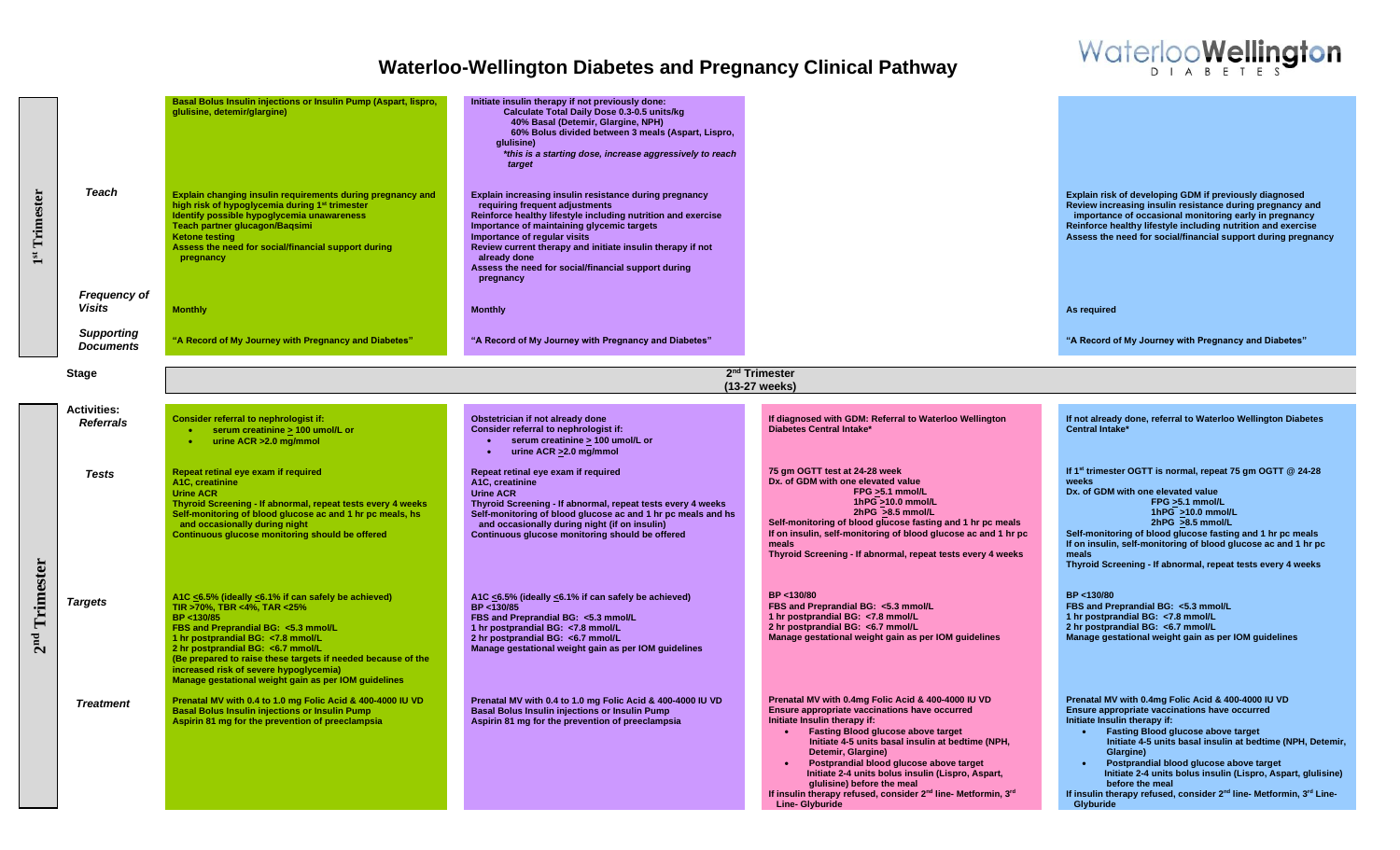

| Trimester<br>2 <sup>nd</sup> | Teach<br>Frequency of<br>Visits<br><b>Supporting</b> | <b>Review changing insulin requirements</b><br>Review hypoglycemia treatment<br>Advice on where to have birth e.g. Level 2 or 3 nursery<br><b>Every 2 weeks</b><br>Consider more frequent visits for those with poor glycemic<br>control and/or hypertension<br>"A Record of My Journey with Pregnancy and Diabetes"                                                                    | Review and explain increasing insulin requirements<br>Review hypoglycemia treatment<br>Advice on where to have birth e.g. Level 2 or 3 nursery<br><b>Every 2 weeks</b><br>Consider more frequent visits for those with poor glycemic<br>control, and/or hypertension<br>"A Record of My Journey with Pregnancy and Diabetes"                                                                                                                        | Pathophysiology of GDM<br>Importance of nutrition, exercise, monitoring<br>Review changing insulin requirements<br>Review hypoglycemia treatment if on insulin<br>Every 2 weeks<br>Consider more frequent in those with poor glycemic control,<br>and/or hypertension<br>"A Record of My Journey with Pregnancy and Diabetes"                                                                                                                                                                                                                                                                                                                              | <b>Pathophysiology of GDM</b><br>Review nutrition and exercise guidelines<br>Review changing insulin requirements<br>Review hypoglycemia treatment if on insulin<br>Every 2 weeks<br>Consider more frequent in those with poor glycemic control,<br>and/or hypertension<br>"A Record of My Journey with Pregnancy and Diabetes"                                                                                                                                                                                                                                                                                                                              |  |
|------------------------------|------------------------------------------------------|-----------------------------------------------------------------------------------------------------------------------------------------------------------------------------------------------------------------------------------------------------------------------------------------------------------------------------------------------------------------------------------------|-----------------------------------------------------------------------------------------------------------------------------------------------------------------------------------------------------------------------------------------------------------------------------------------------------------------------------------------------------------------------------------------------------------------------------------------------------|------------------------------------------------------------------------------------------------------------------------------------------------------------------------------------------------------------------------------------------------------------------------------------------------------------------------------------------------------------------------------------------------------------------------------------------------------------------------------------------------------------------------------------------------------------------------------------------------------------------------------------------------------------|--------------------------------------------------------------------------------------------------------------------------------------------------------------------------------------------------------------------------------------------------------------------------------------------------------------------------------------------------------------------------------------------------------------------------------------------------------------------------------------------------------------------------------------------------------------------------------------------------------------------------------------------------------------|--|
|                              | <b>Documents</b>                                     |                                                                                                                                                                                                                                                                                                                                                                                         |                                                                                                                                                                                                                                                                                                                                                                                                                                                     |                                                                                                                                                                                                                                                                                                                                                                                                                                                                                                                                                                                                                                                            |                                                                                                                                                                                                                                                                                                                                                                                                                                                                                                                                                                                                                                                              |  |
|                              |                                                      |                                                                                                                                                                                                                                                                                                                                                                                         |                                                                                                                                                                                                                                                                                                                                                                                                                                                     |                                                                                                                                                                                                                                                                                                                                                                                                                                                                                                                                                                                                                                                            |                                                                                                                                                                                                                                                                                                                                                                                                                                                                                                                                                                                                                                                              |  |
|                              | <b>Stage</b>                                         | 3rd Trimester<br>(28-42 weeks)                                                                                                                                                                                                                                                                                                                                                          |                                                                                                                                                                                                                                                                                                                                                                                                                                                     |                                                                                                                                                                                                                                                                                                                                                                                                                                                                                                                                                                                                                                                            |                                                                                                                                                                                                                                                                                                                                                                                                                                                                                                                                                                                                                                                              |  |
|                              | <b>Activities:</b>                                   |                                                                                                                                                                                                                                                                                                                                                                                         |                                                                                                                                                                                                                                                                                                                                                                                                                                                     |                                                                                                                                                                                                                                                                                                                                                                                                                                                                                                                                                                                                                                                            |                                                                                                                                                                                                                                                                                                                                                                                                                                                                                                                                                                                                                                                              |  |
|                              | <b>Referrals</b>                                     | Consider referral to nephrologist if:<br>serum creatinine >100 umol/L or<br>$\bullet$<br>urine ACR > 2.0 mg/mmol<br>$\bullet$                                                                                                                                                                                                                                                           | Obstetrician (if not already done)<br>Consider referral to nephrologist if:<br>serum creatinine >100 umol/L or<br>urine ACR > 2.0 mg/mmol                                                                                                                                                                                                                                                                                                           | If not already done: referral to Waterloo Wellington Diabetes<br><b>Central Intake*</b>                                                                                                                                                                                                                                                                                                                                                                                                                                                                                                                                                                    | If not already done: referral to Waterloo Wellington Diabetes<br><b>Central Intake*</b>                                                                                                                                                                                                                                                                                                                                                                                                                                                                                                                                                                      |  |
|                              | <b>Tests</b>                                         | Self-monitoring of blood glucose ac and 1 hr pc meals, hs<br>and occasionally during night or CGM<br>Repeat retinal eye exam if required<br>A <sub>1</sub> C. creatinine<br><b>Urine ACR</b><br><b>Thyroid Screening</b><br>If abnormal thyroid test repeat every 4 weeks<br>Start fetal surveillance at 30-32 weeks, and weekly from 34-36<br>weeks through delivery for fetal growth  | Self-monitoring of blood glucose ac and 1 hr pc meals and hs<br>and occasionally during night (if on insulin) or CGM<br>Repeat retinal eye exam if required<br>A1C. creatinine<br><b>Urine ACR</b><br><b>Thyroid Screening</b><br>If abnormal thyroid test repeat every 4 weeks<br>Consider ultrasound at 36-38 weeks for fetal growth<br>Start fetal surveillance at 30-32 weeks, and weekly from 34-36<br>weeks through delivery for fetal growth | Self-monitoring of blood glucose fasting and 1 hr pc meals or<br><b>CGM</b><br>If on insulin, self-monitoring of blood glucose ac and 1 hr pc<br>meals<br>Provide requisition for 3-month post-partum OGTT<br><b>Thyroid Screening</b><br>Consider ultrasound at 36-38 weeks for fetal growth                                                                                                                                                                                                                                                                                                                                                              | Self-monitoring of blood glucose fasting and 1 hr pc meals or<br><b>CGM</b><br>If on insulin, self-monitoring of blood glucose ac and 1 hr pc<br>meals<br>Provide requisition for 3-month post-partum OGTT<br><b>Thyroid Screening</b><br>Consider ultrasound at 36-38 weeks for fetal growth                                                                                                                                                                                                                                                                                                                                                                |  |
| Trimester<br>3 <sup>rd</sup> | <b>Targets</b>                                       | A1C <6.1% (increased risk of still birth with A1c >6.1)<br>TIR >70%, TBR <4%, TAR <25%<br>BP <130/80<br>FBS and Preprandial BG: <5.3 mmol/L<br>1 hr postprandial BG: <7.8 mmol/L<br>2 hr postprandial BG: <6.7 mmol/L<br>(Be prepared to raise these targets if needed because of the<br>increased risk of severe hypoglycemia)<br>Manage gestational weight gain as per IOM guidelines | A1C <6.1% (increased risk of stillbirth if A1c >6.1)<br>BP <130/80<br>FBS and Preprandial BG: <5.3 mmol/L<br>1 hr postprandial BG: <7.8 mmol/L<br>2 hr postprandial BG: <6.7 mmol/L<br>Manage gestational weight gain as per IOM guidelines                                                                                                                                                                                                         | BP <130/80<br>FBS and Preprandial BG: <5.3 mmol/L<br>1 hr postprandial BG: <7.8 mmol/L<br>2 hr postprandial BG: <6.7 mmol/L<br>Manage gestational weight gain as per IOM guidelines                                                                                                                                                                                                                                                                                                                                                                                                                                                                        | BP <130/80<br>FBS and Preprandial BG: <5.3 mmol/L<br>1 hr postprandial BG: <7.8 mmol/L<br>2 hr postprandial BG: <6.7 mmol/L<br>Manage gestational weight gain as per IOM guidelines                                                                                                                                                                                                                                                                                                                                                                                                                                                                          |  |
|                              | <b>Treatment</b>                                     | Prenatal Vitamins with 0.4 to 1.0 mg Folic Acid, & 400-4000 IU<br>VD.<br><b>Basal Bolus Insulin or Insulin Pump</b><br><b>Ongoing insulin adjustments</b><br>Aspirin 81 mg<br>Consider induction @ 38-39 weeks with uncomplicated<br>diabetes<br>If fetal macrosomia, consider early induction at 37-38 weeks                                                                           | Prenatal Vitamins with 0.4 to 1.0 mg Folic Acid & 400-4000 IU<br><b>VD</b><br><b>Basal Bolus Insulin or Insulin Pump</b><br><b>Ongoing insulin adjustments</b><br>Aspirin 81 mg<br>Consider induction @ 38-39 weeks with uncomplicated<br>diabetes<br>If fetal macrosomia, consider early induction at 37-38 weeks                                                                                                                                  | Prenatal Vitamins with 0.4 mg Folic Acid & 400-4000 IU VD<br>Initiate Insulin therapy if:<br><b>Fasting Blood glucose above target</b><br>Initiate 4-5 units basal insulin at bedtime (NPH,<br>Detemir, Glargine)<br>Postprandial blood glucose above target<br>Initiate 2-4 units rapid (Lispro, Aspart, glulisine)<br>before the meal<br>If insulin therapy refused, consider 2 <sup>nd</sup> line- Metformin, 3 <sup>rd</sup><br><b>Line- Glyburide</b><br>Consider elective delivery @ 38-40 weeks<br>If fetal macrosomia, consider early induction at 37-38 weeks<br>If diet controlled, no special intervention unless other<br>obstetrical concerns | Prenatal Vitamins with 0.4 Folic Acid & 400-4000 IU VD<br>Initiate Insulin therapy if:<br><b>Fasting Blood glucose above target</b><br>Initiate 4-5 units basal insulin at bedtime (NPH, Detemir,<br>Glargine)<br>Postprandial blood glucose above target<br>$\bullet$<br>Initiate 2-4 units rapid (Lispro, Aspart, glulisine) before<br>the meal<br>If insulin therapy refused, consider 2 <sup>nd</sup> line- Metformin, 3 <sup>rd</sup> Line-<br>Glyburide<br>Consider elective delivery @ 38-40 weeks<br>If fetal macrosomia, consider early induction @ 37-38 weeks<br>If diet controlled, no special intervention unless other obstetrical<br>concerns |  |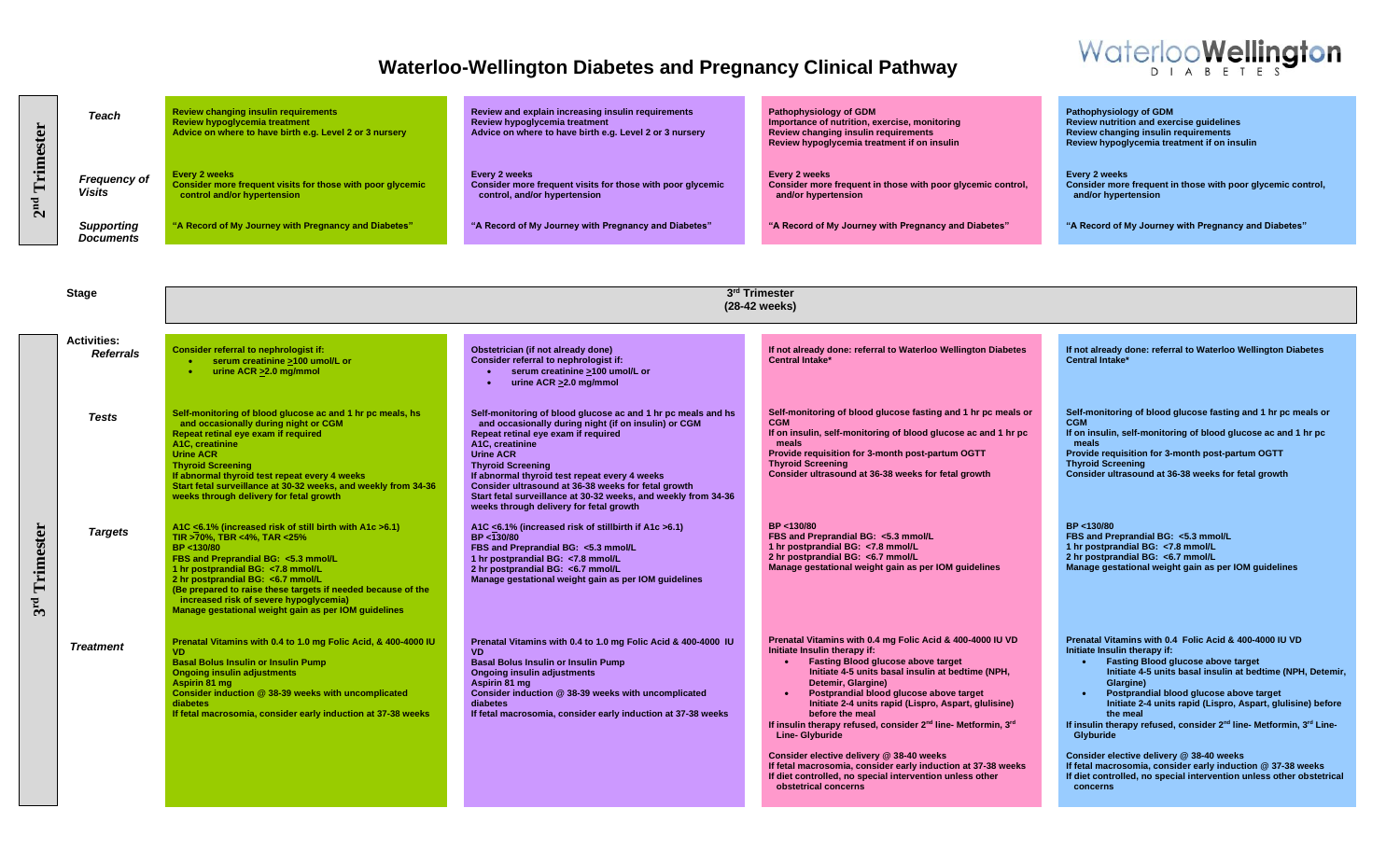

| Trimester<br>3 <sup>rd</sup> | Teach<br><b>Frequency of</b><br><b>Visits</b><br><b>Supporting</b><br><b>Documents</b> | <b>Monitor fetal movement</b><br>Unexplained hypoglycemia due to maturing placenta, may<br>alert possible need for an early delivery or increased fetal<br>monitorina<br>Offer information and advice about:<br>When to go to hospital<br>$\bullet$<br>What diabetes supplies to take to hospital<br>$\bullet$<br>What to do with insulin<br>$\bullet$<br>Changes to insulin therapy during and after birth<br>Importance of breastfeeding<br>Continue maternal vitamins if breastfeeding<br><b>Weekly after 36 weeks</b><br>Book postpartum follow-up for diabetes education and<br>diabetes specialist<br>At 34 weeks, give insulin orders for delivery<br><b>Nutrition and breastfeeding guidelines</b> | <b>Monitor fetal movement</b><br>Unexplained hypoglycemia due to maturing placenta, may<br>alert possible need for an early delivery or increased fetal<br>monitorina<br>Offer information and advice about:<br>When to go to hospital<br>What diabetes supplies to take to hospital<br>What to do with insulin<br>Changes to insulin therapy during and after birth<br>Importance of breastfeeding<br>Continue maternal vitamins if breastfeeding<br>Weekly after 36 weeks<br>Book postpartum follow-up for diabetes education and<br>diabetes specialist<br>At 34 weeks, give insulin orders for delivery<br><b>Nutrition and breastfeeding guidelines</b> | <b>Monitor fetal movement</b><br>Unexplained hypoglycemia due to maturing placenta, may<br>alert possible need for an early delivery or increased fetal<br>monitoring<br>Offer information and advice about:<br>When to go to hospital<br>What diabetes supplies to take to hospital<br>What to do with insulin<br>Changes to insulin therapy during and after birth<br>Importance of returning to pre-pregnancy weight to reduce<br>risk of Type 2 diabetes<br>Importance of post-partum OGTT<br>Importance of breastfeeding<br>Continue maternal vitamins if breastfeeding<br>Weekly after 36 weeks<br>Book postpartum follow-up for diabetes education and<br>diabetes specialist<br>At 34 weeks, give insulin orders for delivery<br>Nutrition and breastfeeding guidelines | <b>Monitor fetal movement</b><br>Unexplained hypoglycemia due to maturing placenta, may alert<br>possible need for an early delivery or increased fetal<br>monitorina<br>Offer information and advice about:<br>When to go to hospital<br>What diabetes supplies to take to hospital<br>What to do with insulin<br>$\bullet$<br>Changes to insulin therapy during and after birth<br>Importance of returning to pre-pregnancy weight to reduce risk of<br><b>Type 2 diabetes</b><br>Importance of post-partum OGTT<br>Importance of breastfeeding<br>Continue maternal vitamins if breastfeeding<br>Weekly after 36 weeks<br>Book postpartum follow-up for diabetes education and diabetes<br>specialist<br>At 34 weeks, give insulin orders for delivery<br>Nutrition and breastfeeding guidelines |  |
|------------------------------|----------------------------------------------------------------------------------------|------------------------------------------------------------------------------------------------------------------------------------------------------------------------------------------------------------------------------------------------------------------------------------------------------------------------------------------------------------------------------------------------------------------------------------------------------------------------------------------------------------------------------------------------------------------------------------------------------------------------------------------------------------------------------------------------------------|--------------------------------------------------------------------------------------------------------------------------------------------------------------------------------------------------------------------------------------------------------------------------------------------------------------------------------------------------------------------------------------------------------------------------------------------------------------------------------------------------------------------------------------------------------------------------------------------------------------------------------------------------------------|---------------------------------------------------------------------------------------------------------------------------------------------------------------------------------------------------------------------------------------------------------------------------------------------------------------------------------------------------------------------------------------------------------------------------------------------------------------------------------------------------------------------------------------------------------------------------------------------------------------------------------------------------------------------------------------------------------------------------------------------------------------------------------|-----------------------------------------------------------------------------------------------------------------------------------------------------------------------------------------------------------------------------------------------------------------------------------------------------------------------------------------------------------------------------------------------------------------------------------------------------------------------------------------------------------------------------------------------------------------------------------------------------------------------------------------------------------------------------------------------------------------------------------------------------------------------------------------------------|--|
| <b>Stage</b>                 |                                                                                        | <b>Labour and Delivery</b>                                                                                                                                                                                                                                                                                                                                                                                                                                                                                                                                                                                                                                                                                 |                                                                                                                                                                                                                                                                                                                                                                                                                                                                                                                                                                                                                                                              |                                                                                                                                                                                                                                                                                                                                                                                                                                                                                                                                                                                                                                                                                                                                                                                 |                                                                                                                                                                                                                                                                                                                                                                                                                                                                                                                                                                                                                                                                                                                                                                                                     |  |
|                              | <b>Activities:</b><br><b>Referrals</b>                                                 | Consider elective delivery @ 38-39 weeks. If fetal<br>macrosomia, consider early induction at 37-38 weeks                                                                                                                                                                                                                                                                                                                                                                                                                                                                                                                                                                                                  | Consider elective delivery @ 38-39 weeks. If fetal<br>macrosomia, consider early induction at 37-38 weeks<br>If diet controlled, no special intervention unless other<br>obstetrical concerns                                                                                                                                                                                                                                                                                                                                                                                                                                                                | Consider elective delivery at 38-40 weeks<br>If fetal macrosomia, consider early induction at 37-38 weeks<br>If diet controlled, no special intervention unless other<br>obstetrical concerns                                                                                                                                                                                                                                                                                                                                                                                                                                                                                                                                                                                   | Consider elective delivery at 38-40 weeks<br>If fetal macrosomia, consider early induction at 37-38 weeks<br>If diet controlled, no special intervention unless other obstetrical<br>concerns                                                                                                                                                                                                                                                                                                                                                                                                                                                                                                                                                                                                       |  |
|                              | Tests                                                                                  | Monitor blood glucose every 2 hours during early labour and<br>every 1 hour during active labour<br><b>Biophysical monitoring of baby</b>                                                                                                                                                                                                                                                                                                                                                                                                                                                                                                                                                                  | Monitor blood glucose every 2 hours during early labour and<br>every 1 hour during active labour<br><b>Biophysical monitoring of baby</b>                                                                                                                                                                                                                                                                                                                                                                                                                                                                                                                    | Monitor blood glucose every 2 hours during early labour and<br>every 1 hour during active labour<br><b>Biophysical monitoring of baby</b>                                                                                                                                                                                                                                                                                                                                                                                                                                                                                                                                                                                                                                       | Monitor blood glucose every 2 hours during early labour and<br>every 1 hour during active labour<br><b>Biophysical monitoring of baby</b>                                                                                                                                                                                                                                                                                                                                                                                                                                                                                                                                                                                                                                                           |  |
| and Delivery                 | <b>Targets</b>                                                                         | BG 4-7mmol/L.<br>BP <130/80                                                                                                                                                                                                                                                                                                                                                                                                                                                                                                                                                                                                                                                                                | BG 4-7mmol/L<br>BP <130/80                                                                                                                                                                                                                                                                                                                                                                                                                                                                                                                                                                                                                                   | BG 4-7mmol/L<br>BP <130/80                                                                                                                                                                                                                                                                                                                                                                                                                                                                                                                                                                                                                                                                                                                                                      | BG 4-7mmol/L<br>BP <130/80                                                                                                                                                                                                                                                                                                                                                                                                                                                                                                                                                                                                                                                                                                                                                                          |  |
| Labour                       | <b>Treatment</b>                                                                       | Mainline: D5W @ 75mL/hr<br>Piggy-back: Insulin infusion 50u/500 mL D5W-see patient<br>care orders<br>Insulin Pumps may be continued if patient or partner can<br>safely manage                                                                                                                                                                                                                                                                                                                                                                                                                                                                                                                             | Mainline: D5W @ 75mL/hr<br>Piggy-back: Insulin infusion 50u/500 mL D5W-see patient<br>care orders<br>Insulin Pumps may be continued if patient or partner can<br>safely manage                                                                                                                                                                                                                                                                                                                                                                                                                                                                               | Mainline: D5W @ 75mL/hr-see patient care orders<br>For insulin infusion requirements--see patient care orders                                                                                                                                                                                                                                                                                                                                                                                                                                                                                                                                                                                                                                                                   | Mainline: D5W @ 75mL/hr-see patient care orders<br>For insulin infusion requirements--see patient care orders                                                                                                                                                                                                                                                                                                                                                                                                                                                                                                                                                                                                                                                                                       |  |
|                              | <b>Supporting</b><br><b>Documents</b>                                                  | <b>Patient Care Orders-Intrapartum Management of Diabetes</b><br>and Pregnancy<br><b>Patient Care Orders-Post-partum Management of Diabetes</b><br>and Pregnancy                                                                                                                                                                                                                                                                                                                                                                                                                                                                                                                                           | Patient Care Orders-Intrapartum Management of Diabetes<br>and Pregnancy<br>Patient Care Orders-Post-partum Management of Diabetes<br>and Pregnancy                                                                                                                                                                                                                                                                                                                                                                                                                                                                                                           | Patient Care Orders-Intrapartum Management of Diabetes<br>and Pregnancy<br>Patient Care Orders-Post-partum Management of Diabetes<br>and Pregnancy                                                                                                                                                                                                                                                                                                                                                                                                                                                                                                                                                                                                                              | Patient Care Orders-Intrapartum Management of Diabetes and<br>Pregnancy<br>Patient Care Orders-Post-partum Management of Diabetes and<br>Pregnancy                                                                                                                                                                                                                                                                                                                                                                                                                                                                                                                                                                                                                                                  |  |

**Post-Partum**

**Activities:** 

 *Referrals* **Reminder for diabetes education and diabetes specialist appointment**

**Stage Post-Partum**

**Reminder for diabetes education and diabetes specialist appointment**

**Reminder for diabetes education and diabetes specialist appointment**

**(0 to 6 months)**

**Reminder for diabetes education and diabetes specialist appointment**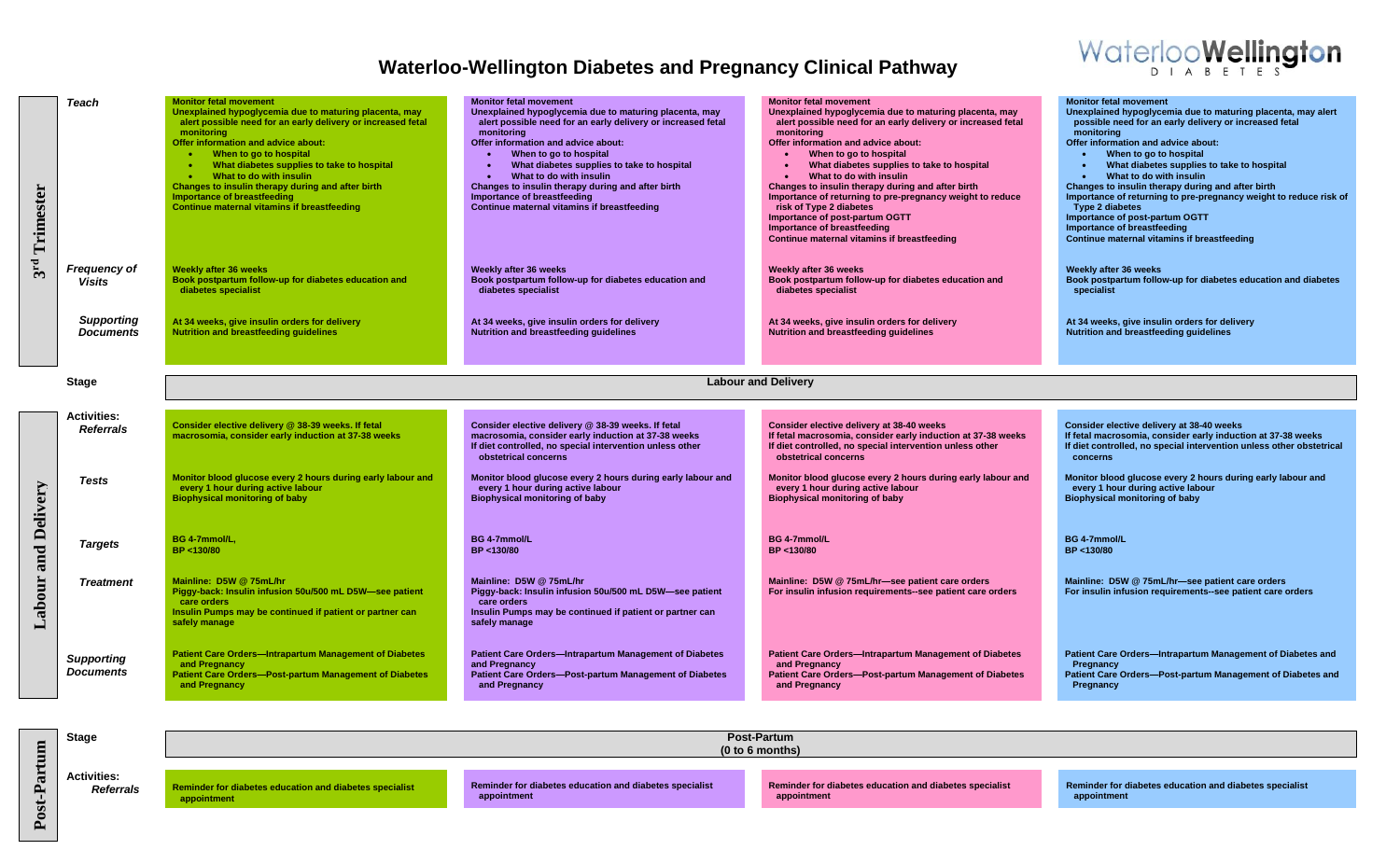

|                                                                                                            | <b>Tests</b>                         | <b>Retinal eye exam</b><br>A1C, creatinine, eGFR<br><b>Urine ACR</b><br>TSH at 2-4 months postpartum (Target: normal as per lab)<br><b>Lipid profile</b>                                                                                                                                                                                                                                                                       |                               | Retinal eye exam<br>A1C, creatinine, eGFR<br><b>Urine ACR</b><br>TSH at 2-4 months postpartum (Target: normal as per lab)<br>Lipid profile                                                                                                                                                                                                                                                 | Use emails/phonecalls to encourage 75gm OGTT<br>75 gm OGTT between 6 weeks and 6 months post-partum<br>• If normal, regular follow-up with GP to screen for<br>development of Type 2<br>If confirmed dx, referral to Waterloo Wellington<br><b>Diabetes Central Intake*</b><br>For lean women <30 years of age, who required insulin,<br>consider dx. Type 1<br>anti-GAD, anti-IA2 (insulin antibodies) | Use emails/phone calls to encourage 75gm OGTT<br>75 gm OGTT between 6 weeks and 6 months post-partum (if<br>diagnosed early in pregnancy do OGTT @ 6-8 weeks)<br>. If normal, regular follow-up with GP to screen for<br>development of Type 2 q 3 years<br>If confirmed dx, referral to Waterloo Wellington Diabetes<br><b>Central Intake*</b><br>For lean women <30 years of age, who required insulin, consider<br>$dx.$ Type 1<br>anti-GAD, anti-IA2 (insulin antibodies)<br>$\bullet$ . |
|------------------------------------------------------------------------------------------------------------|--------------------------------------|--------------------------------------------------------------------------------------------------------------------------------------------------------------------------------------------------------------------------------------------------------------------------------------------------------------------------------------------------------------------------------------------------------------------------------|-------------------------------|--------------------------------------------------------------------------------------------------------------------------------------------------------------------------------------------------------------------------------------------------------------------------------------------------------------------------------------------------------------------------------------------|---------------------------------------------------------------------------------------------------------------------------------------------------------------------------------------------------------------------------------------------------------------------------------------------------------------------------------------------------------------------------------------------------------|----------------------------------------------------------------------------------------------------------------------------------------------------------------------------------------------------------------------------------------------------------------------------------------------------------------------------------------------------------------------------------------------------------------------------------------------------------------------------------------------|
|                                                                                                            | <b>Targets</b>                       | A1C <7%<br>BP <130/80<br>BG: 4-7 mmol/L FPG or preprandial PG<br>5-10 mmol/L 2 hours postprandial PG                                                                                                                                                                                                                                                                                                                           |                               | A1C <7%<br>BP <130/80<br>BG: 4-7 mmol/L FPG or preprandial PG<br>5-10 mmol/L 2 hours postprandial PG                                                                                                                                                                                                                                                                                       | A1C < 5.5%<br>FBS <5.6 mmol/L<br><b>Normal BP</b>                                                                                                                                                                                                                                                                                                                                                       | A1C < 5.5%<br>FBS <5.6 mmol/L<br><b>Normal BP</b>                                                                                                                                                                                                                                                                                                                                                                                                                                            |
| Post-Partum                                                                                                | <b>Treatment</b>                     | Reduce insulin infusion or pump settings by 50% immediately<br>after delivery. Titrate as needed to achieve good glycemic<br>control.<br><b>Continue prenatal MV while breastfeeding</b><br>Thyroid medication may need reduction to reach target                                                                                                                                                                              |                               | Reduce insulin infusion or pump settings by 50% immediately<br>after delivery. Titrate as needed to achieve good glycemic<br>control.<br>Basal bolus insulin or metformin and/or glyburide can be<br>used when breastfeeding<br>Other oral agents can be used if not breastfeeding<br>Continue prenatal MV while breastfeeding<br>Thyroid medication may need reduction to reach target    | Continue prenatal MV while breastfeeding<br>Thyroid medication may need reduction to reach target                                                                                                                                                                                                                                                                                                       | Continue prenatal MV while breastfeeding<br>Thyroid medication may need reduction to reach target                                                                                                                                                                                                                                                                                                                                                                                            |
|                                                                                                            | Teach                                | Reinforce importance of pre-pregnancy planning for future<br>pregnancies including:<br><b>Folic Acid, Vitamin D</b><br><b>Good glycemic control</b><br>$\bullet$<br><b>Contraception</b><br>Review insulin dose adjustments and changing insulin<br>requirements<br>Encourage breast feeding x 4 months minimum to benefit<br>mother and baby<br>Advise about hypoglycemia especially if breastfeeding<br><b>Remain active</b> |                               | Reinforce importance of pre-pregnancy planning for future<br>pregnancies including:<br><b>Folic Acid, Vitamin D</b><br>Good glycemic control<br><b>Contraception</b><br>$\bullet$<br>Encourage breast feeding x 4 months minimum to benefit<br>mother and baby<br>Advise about hypoglycemia especially if breastfeeding<br>Recommend return to healthy body weight<br><b>Remain active</b> | Reinforce importance of pre-pregnancy planning for future<br>pregnancies including:<br><b>Folic Acid, Vitamin D</b><br>Good glycemic control<br>Encourage breastfeeding x 4 months minimum to benefit<br>mother and baby<br>Recommend return to healthy body weight<br><b>Remain active</b>                                                                                                             | Reinforce importance of pre-pregnancy planning for future<br>pregnancies including:<br>• Folic Acid, Vitamin D<br>Good glycemic control<br>$\bullet$ .<br><br><br><br><br><br>Encourage breastfeeding x 4 months minimum to benefit mother<br>and baby<br>Recommend return to healthy body weight<br><b>Remain active</b>                                                                                                                                                                    |
|                                                                                                            | <b>Frequency of</b><br><b>Visits</b> | Follow-up visit in 6 weeks and every 3 months with diabetes<br>education and diabetes specialist                                                                                                                                                                                                                                                                                                                               |                               | Follow-up visit in 6 weeks and every 3 months with diabetes<br>specialist<br>Post-partum diabetes education                                                                                                                                                                                                                                                                                | Follow-up visit in 6 weeks with diabetes specialist<br>Post-partum diabetes education                                                                                                                                                                                                                                                                                                                   | Follow-up visit in 6 weeks with diabetes specialist<br>Post-partum diabetes education                                                                                                                                                                                                                                                                                                                                                                                                        |
|                                                                                                            |                                      |                                                                                                                                                                                                                                                                                                                                                                                                                                |                               |                                                                                                                                                                                                                                                                                                                                                                                            |                                                                                                                                                                                                                                                                                                                                                                                                         |                                                                                                                                                                                                                                                                                                                                                                                                                                                                                              |
|                                                                                                            | <b>Short Term</b><br>outcomes        | Reduced fetal macrosomia                                                                                                                                                                                                                                                                                                                                                                                                       | Reduced neonatal hypoglycemia | <b>Reduced shoulder dystocia</b>                                                                                                                                                                                                                                                                                                                                                           | Reduced C-sections for women with diabetes in pregnancy                                                                                                                                                                                                                                                                                                                                                 | <b>Reduced pre-eclampsia</b>                                                                                                                                                                                                                                                                                                                                                                                                                                                                 |
|                                                                                                            |                                      |                                                                                                                                                                                                                                                                                                                                                                                                                                |                               |                                                                                                                                                                                                                                                                                                                                                                                            |                                                                                                                                                                                                                                                                                                                                                                                                         |                                                                                                                                                                                                                                                                                                                                                                                                                                                                                              |
|                                                                                                            | Intermediate<br>outcomes:            |                                                                                                                                                                                                                                                                                                                                                                                                                                |                               |                                                                                                                                                                                                                                                                                                                                                                                            | Reduced onset of type 2 diabetes in women following diabetes and pregnancy                                                                                                                                                                                                                                                                                                                              |                                                                                                                                                                                                                                                                                                                                                                                                                                                                                              |
|                                                                                                            |                                      |                                                                                                                                                                                                                                                                                                                                                                                                                                |                               |                                                                                                                                                                                                                                                                                                                                                                                            |                                                                                                                                                                                                                                                                                                                                                                                                         |                                                                                                                                                                                                                                                                                                                                                                                                                                                                                              |
| Long-Term<br>Reduced risk of type 2 diabetes in offspring of women with diabetes in pregnancy<br>outcomes: |                                      |                                                                                                                                                                                                                                                                                                                                                                                                                                |                               |                                                                                                                                                                                                                                                                                                                                                                                            |                                                                                                                                                                                                                                                                                                                                                                                                         |                                                                                                                                                                                                                                                                                                                                                                                                                                                                                              |